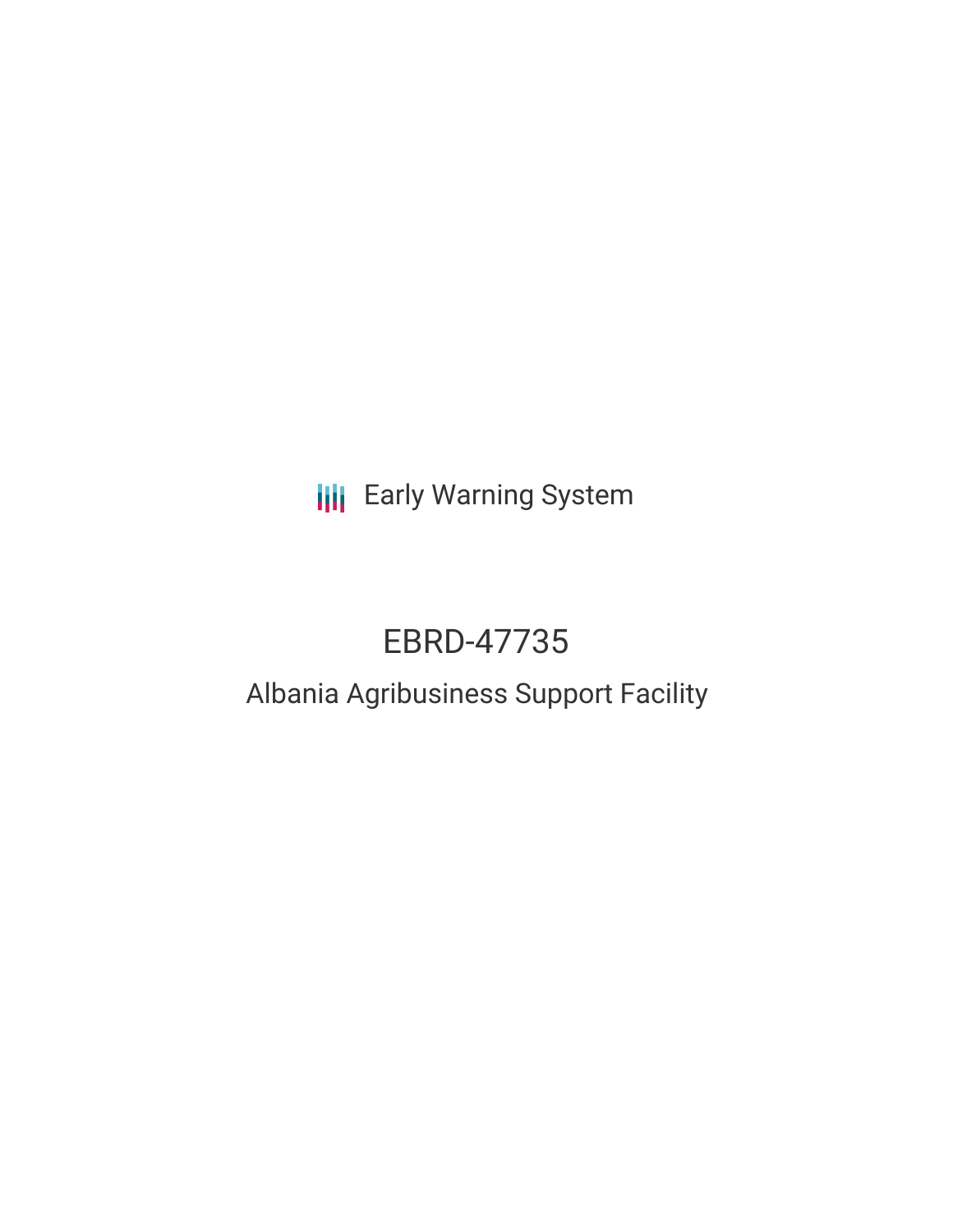

# **Quick Facts**

| <b>Countries</b>               | Albania                                                 |
|--------------------------------|---------------------------------------------------------|
| <b>Financial Institutions</b>  | European Bank for Reconstruction and Development (EBRD) |
| <b>Status</b>                  | Approved                                                |
| <b>Bank Risk Rating</b>        | FI                                                      |
| <b>Voting Date</b>             | 2015-12-16                                              |
| <b>Sectors</b>                 | Finance, Technical Cooperation                          |
| <b>Investment Type(s)</b>      | Loan                                                    |
| <b>Investment Amount (USD)</b> | \$109.89 million                                        |
| <b>Project Cost (USD)</b>      | \$109.89 million                                        |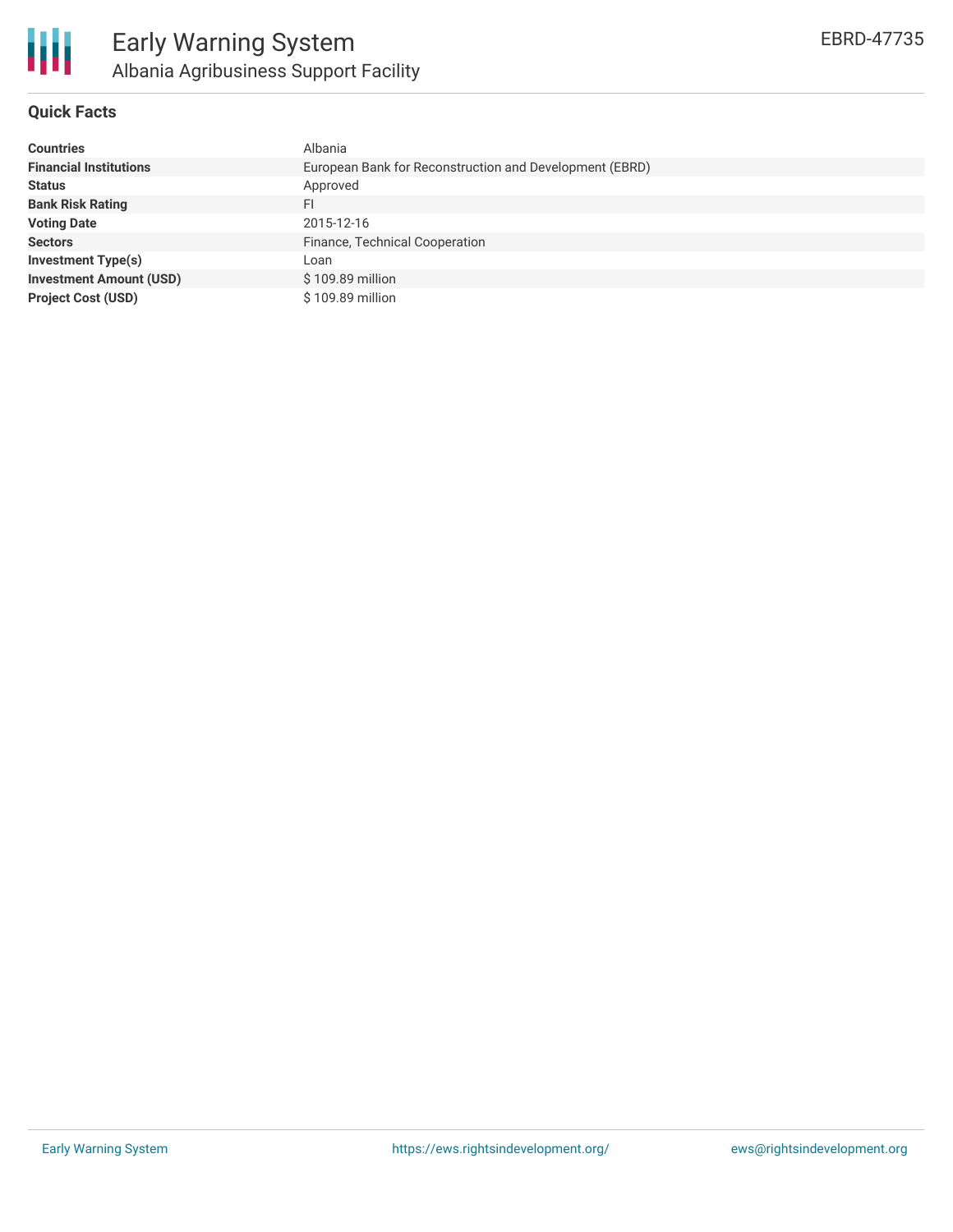

# **Project Description**

This project funds the implementation of an organization known as the Albania Agribusiness Support Facility. The Facility will provide credit lines for agriculture business lending,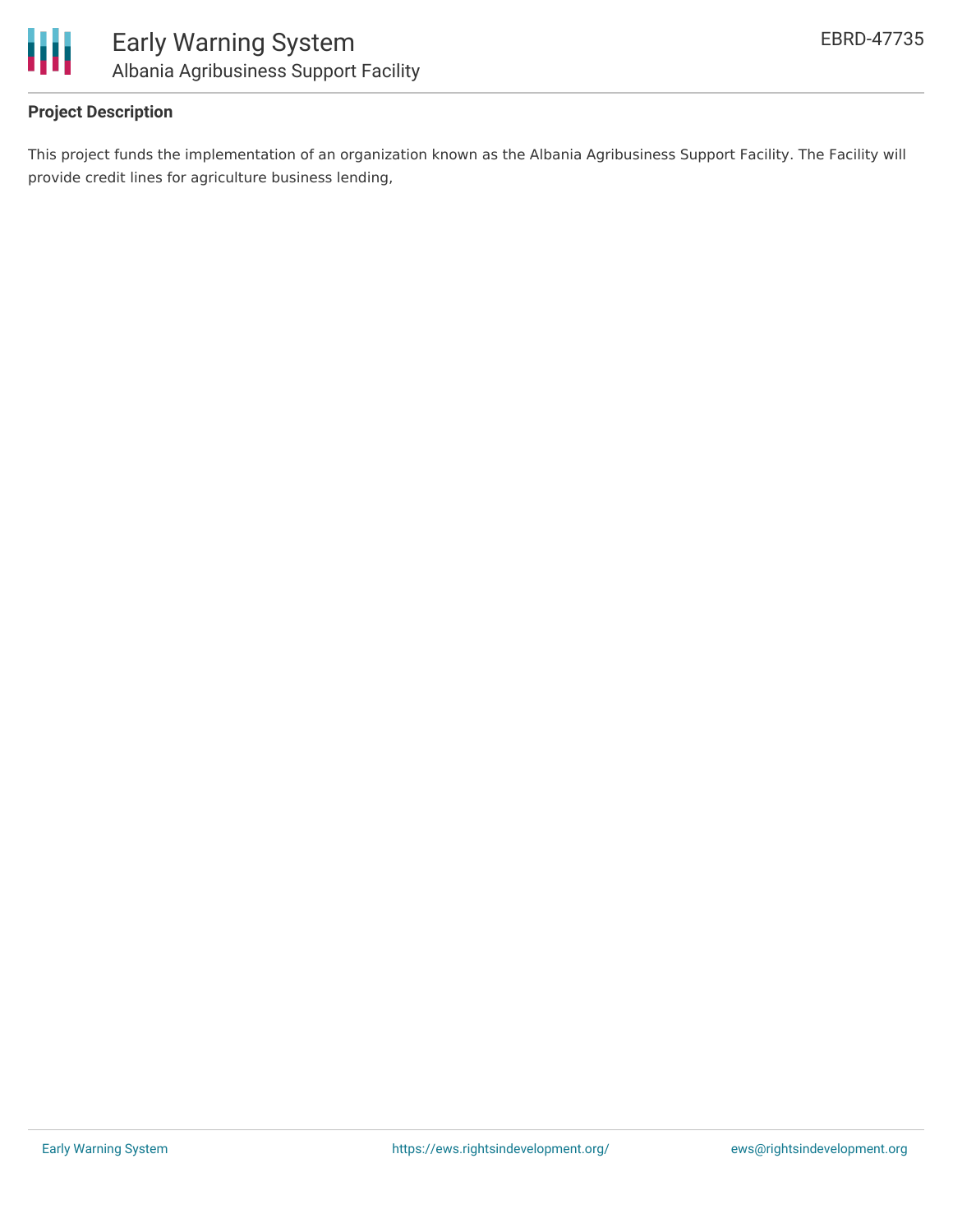### **Investment Description**

European Bank for Reconstruction and Development (EBRD)